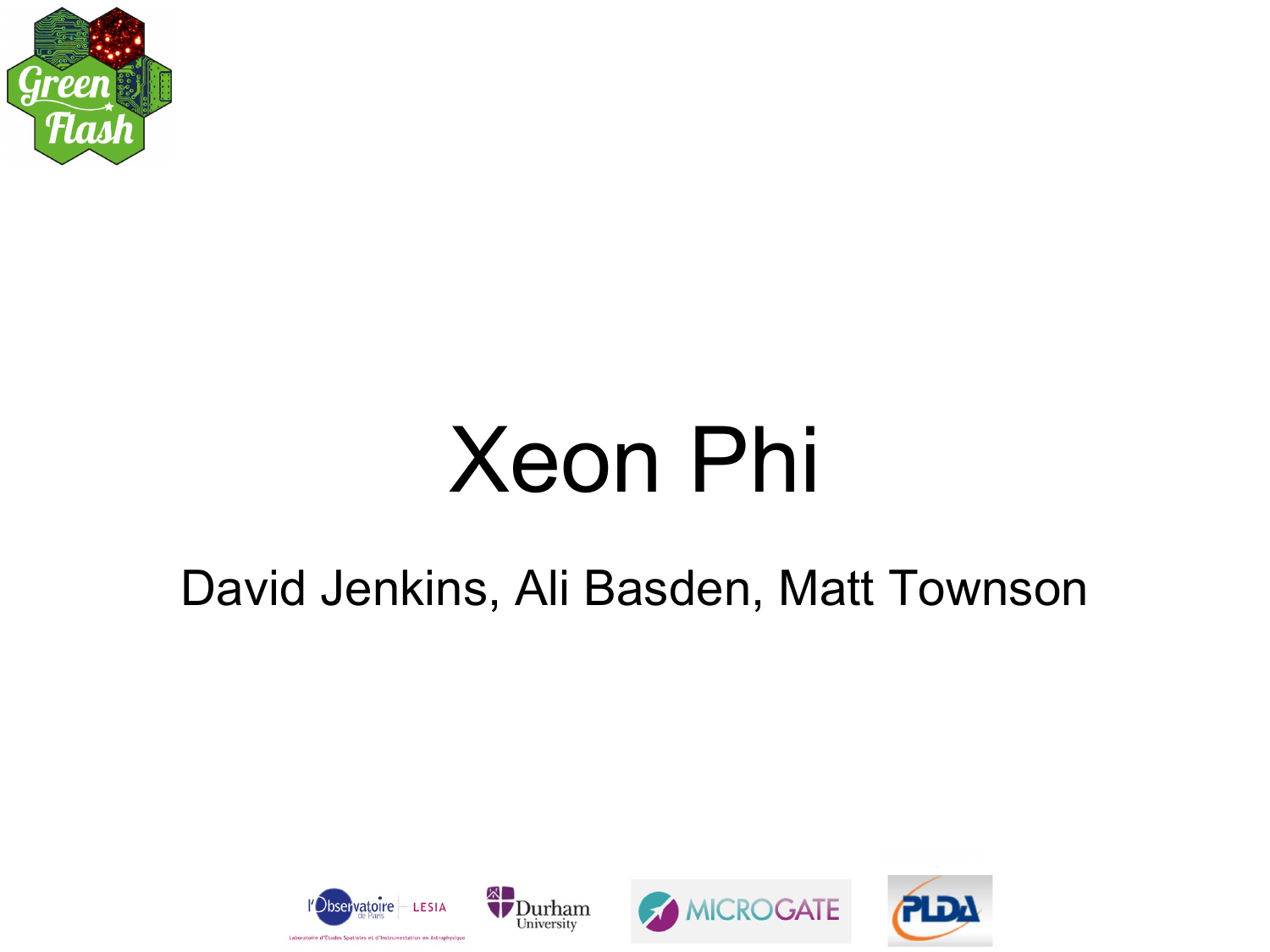

A many-core CPU (64-72 cores, depending on model)

A standard CPU - self hosted and self booting

Runs standard Linux, standard compiler tools

We currently use Centos

Not an accelerator (in accelerators work package for historical reasons)

Though an accelerator version will be made available

A key design decision (important for AO RTC): 16GB High bandwidth memory

320GB/s theoretical, xxx GB/s measured at Durham

Wide vectorisation unit: 16 floats operated on simultaneously in each core





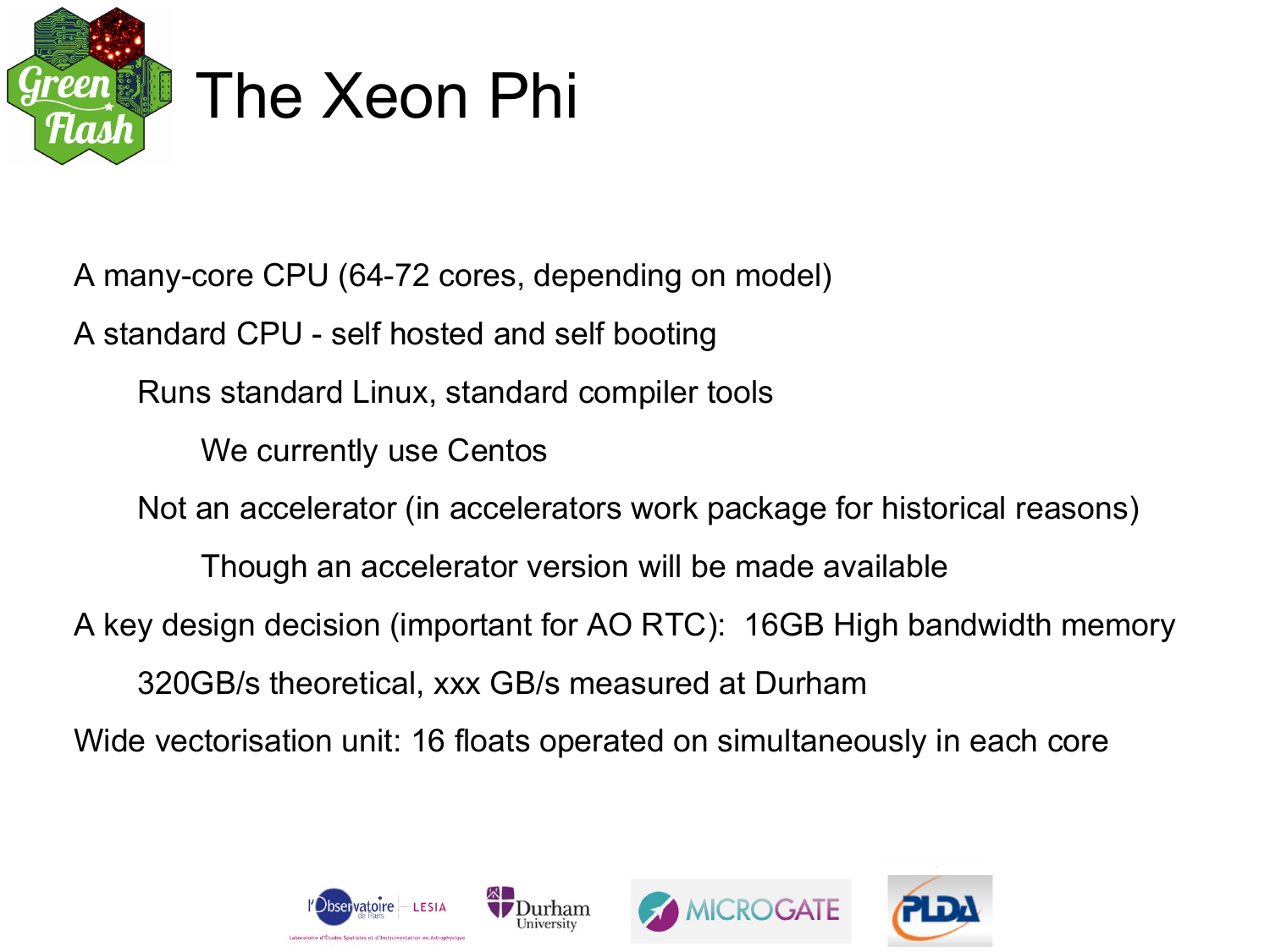

# RTC pipeline operations

First step - a simple test using simple code performing the basic RTC operations

Image calibration, Slope calculation, Reconstruction

Using standard Intel BLAS libraries where appropriate

To get best performance

For ELT SCAO case (74x74 sub-apertures):

~800us computation time -> 1.2kHz

Therefore, this becomes the maximum goal for a real RTCS

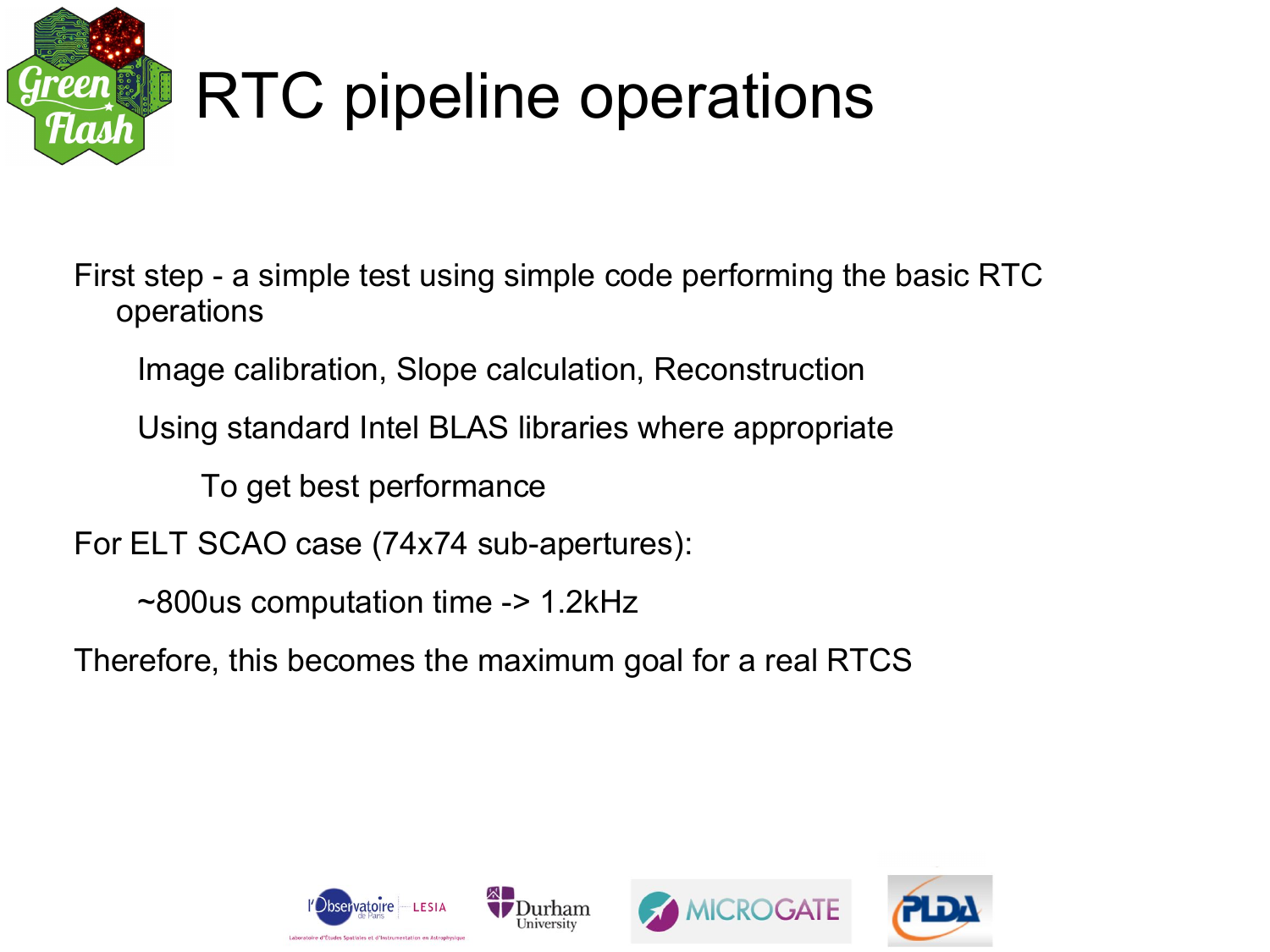

Durham AO Real-time Controller

The RTC for CANARY

C-based

Compiles without modification on the Phi

But not performance optimised





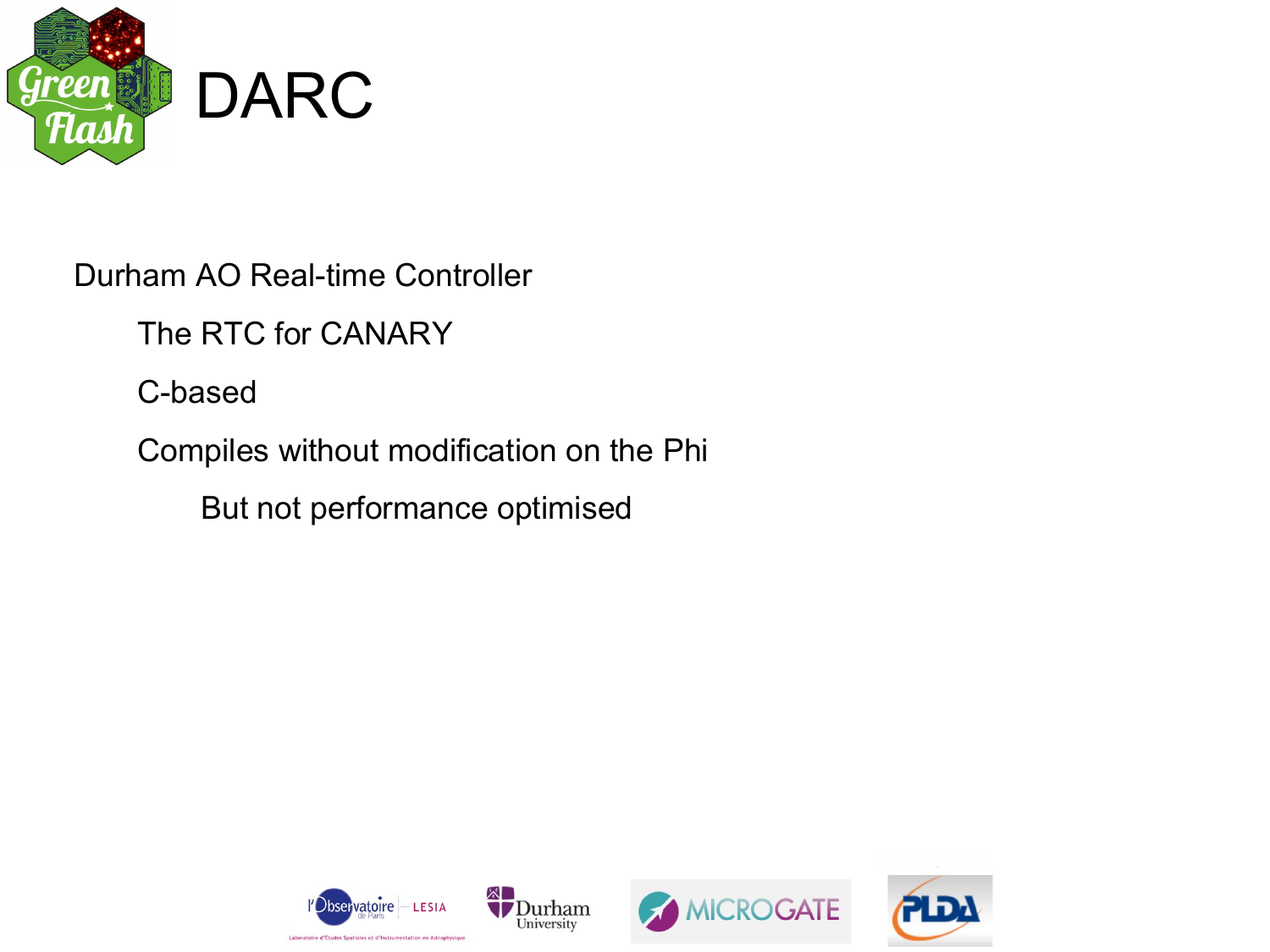

## Improvements to DARC code

Vectorisation and memory alignment

Previously mostly aligned to 16 byte boundaries

Now more aligned to 64 byte boundaries

Thread synchronisation

Previously well optimised for smaller numbers of cores

Now, mutexes are replaced by spin locks and spin waiting

Thread affinity, count and priority

Has always been user-tunable

We have now investigated optimal affinity, count and priority for the Phi





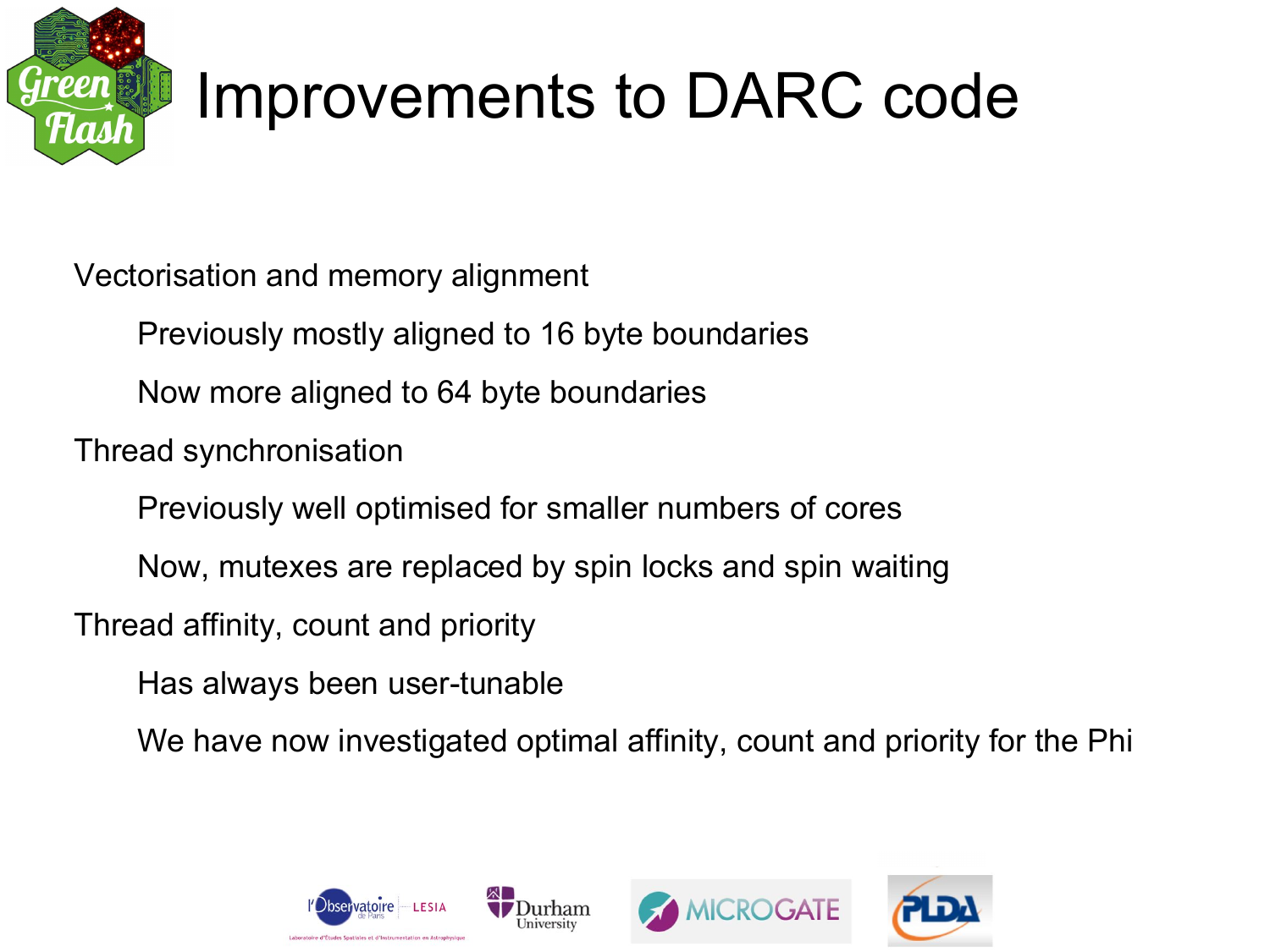

#### Current state

Runs at about 800Hz for ELT SCAO, jitter O( 10 ) us rms

Bottlenecks: MVM (as expected), DM command addition, calibration

A full on-sky tested code

|                                                                                                                                                                                 | XQuartz Applications Edit Window Help                                                                                                         | X <no current="" project=""> - Intel VTune Amplifier</no> |                         | <b>IIII</b> ନି = 100% IIII Fri 27 Jan 12:29 David Jenkins Q i $\equiv$                                                                                                                                                                                |
|---------------------------------------------------------------------------------------------------------------------------------------------------------------------------------|-----------------------------------------------------------------------------------------------------------------------------------------------|-----------------------------------------------------------|-------------------------|-------------------------------------------------------------------------------------------------------------------------------------------------------------------------------------------------------------------------------------------------------|
| $\odot$<br>西<br><b>QD</b><br>B<br>fh.<br><b>Oz</b><br>D<br>Ø<br>Welcome                                                                                                         | r003hs<br>$\boldsymbol{\mathsf{x}}$                                                                                                           |                                                           |                         | $\equiv$                                                                                                                                                                                                                                              |
|                                                                                                                                                                                 | <b>Basic Hotspots</b> Hotspots by CPU Usage viewpoint (change) <b>@</b>                                                                       |                                                           |                         | INTEL VTUNE AMPLIFIER XE 2017                                                                                                                                                                                                                         |
|                                                                                                                                                                                 | Collection Log <b>O</b> Analysis Target A Analysis Type <b>H</b> Summary <b>C</b> Bottom-up C Caller/Callee C Top-down Tree <b>E</b> Platform |                                                           |                         |                                                                                                                                                                                                                                                       |
| Grouping: Function / Call Stack                                                                                                                                                 |                                                                                                                                               |                                                           | $\vee$ X Q<br>9.        | CPU Time                                                                                                                                                                                                                                              |
|                                                                                                                                                                                 |                                                                                                                                               | CPU Time $\overline{\mathbf{v}}$                          |                         | Viewing ( 1 of 1 ) selected stack                                                                                                                                                                                                                     |
| Function / Call Stack                                                                                                                                                           | $  \rangle \rangle$<br>Effective Time by Utilization<br><b>Ildle OPoor</b> Ok dideal Over                                                     | Spin Time                                                 | Overhead Time           | 100.0% (80450.519s of 80450.519s)                                                                                                                                                                                                                     |
| ▶ [MKL BLAS]@sgemv                                                                                                                                                              | 80450.519s                                                                                                                                    | 0s                                                        |                         | libreconmvm.so![MKL BLAS]@sge                                                                                                                                                                                                                         |
| » pthread spin lock                                                                                                                                                             | 25147.934s                                                                                                                                    | 0s                                                        |                         | libreconmvm.solsgemy+0xe3 - [un<br>libreconmvm.solcblas_sgemy+0x1<br>libreconmvm.solreconNewSlopes+<br>darcmain!processFrame+0x3e5 - d<br>darcmain!startThreadFunc+0x5 - d<br>libpthread.so.01start_thread+0xc4 -<br>libc.so.6! clone+0x6c - [unknown |
| > subapPxlCalibration                                                                                                                                                           | 8693.283s                                                                                                                                     | 0s                                                        |                         |                                                                                                                                                                                                                                                       |
| » waitNextSubaps                                                                                                                                                                | 5281.396s                                                                                                                                     | 0s                                                        |                         |                                                                                                                                                                                                                                                       |
| ▶ copySubap                                                                                                                                                                     | 5040.388s                                                                                                                                     | 0s                                                        |                         |                                                                                                                                                                                                                                                       |
| ▶ calcCentroid                                                                                                                                                                  | 3747.156s                                                                                                                                     | 0s                                                        |                         |                                                                                                                                                                                                                                                       |
| » pthread barrier wait                                                                                                                                                          | 2748.854s                                                                                                                                     | 0.280s                                                    |                         |                                                                                                                                                                                                                                                       |
| > calibrateNewSubap                                                                                                                                                             | 1306.519s                                                                                                                                     | 0s                                                        |                         |                                                                                                                                                                                                                                                       |
| ▶ [MKL BLAS]@saxpy                                                                                                                                                              | 1078.695s                                                                                                                                     | 0s                                                        |                         |                                                                                                                                                                                                                                                       |
| > applyPowerFactor                                                                                                                                                              | 811.397s                                                                                                                                      | 0s                                                        |                         |                                                                                                                                                                                                                                                       |
| > slopeCalcSlope                                                                                                                                                                | 649.051s                                                                                                                                      | 0s                                                        |                         |                                                                                                                                                                                                                                                       |
| p _intel_mic_avx512f_memset                                                                                                                                                     | 587.631s                                                                                                                                      | 0s                                                        |                         |                                                                                                                                                                                                                                                       |
| p processFrame                                                                                                                                                                  | 378.393s                                                                                                                                      | 0s                                                        |                         |                                                                                                                                                                                                                                                       |
| » sgemv                                                                                                                                                                         | 158.765s                                                                                                                                      | 0s                                                        |                         |                                                                                                                                                                                                                                                       |
| » [MKL BLAS]@errchk sgemv                                                                                                                                                       | 146.466s                                                                                                                                      | 0s                                                        |                         |                                                                                                                                                                                                                                                       |
| » reconEndFrame                                                                                                                                                                 | 146.361s                                                                                                                                      | 0s                                                        |                         |                                                                                                                                                                                                                                                       |
| p cblas_sgemv                                                                                                                                                                   | 103.310s                                                                                                                                      | 0s                                                        |                         |                                                                                                                                                                                                                                                       |
| p computePixelsRequired                                                                                                                                                         | 93.520s                                                                                                                                       | 0s                                                        |                         |                                                                                                                                                                                                                                                       |
| $\triangleright$ saxpy                                                                                                                                                          | 86.226s                                                                                                                                       | 0s                                                        |                         |                                                                                                                                                                                                                                                       |
| ▶ [MKL BLAS]@xsaxpy                                                                                                                                                             | 81.414s                                                                                                                                       | 0s                                                        |                         |                                                                                                                                                                                                                                                       |
| > slopeStartFrame                                                                                                                                                               | 76.600s                                                                                                                                       | 0s                                                        |                         |                                                                                                                                                                                                                                                       |
| ▶ [MKL SERVICE]@set xerbla interface                                                                                                                                            | 51.963s                                                                                                                                       | 0s                                                        |                         |                                                                                                                                                                                                                                                       |
| 100s<br>300s<br>QPQ+Q=Q*<br>startThread<br>startThread<br>startThread<br>startThread<br>startThread<br>startThread<br>startThread<br>startThread<br>startThread.<br>startThread | 500s<br>700s<br>1100s<br>1300s<br>900s                                                                                                        | 1500s<br>1700s<br>1900s<br>2100s                          | 2700s<br>2300s<br>2500s | 2900s<br>$\boxed{\triangledown}$ Thread<br>$\neg$ <b>Bunning</b><br><b>V Auf</b> CPU Time<br>V But Spin and<br>□▼ CPU Sample<br>CPU Usage<br>MAL CPU Time<br>☑ LL Spin and                                                                            |
| CPU Usage                                                                                                                                                                       |                                                                                                                                               |                                                           |                         |                                                                                                                                                                                                                                                       |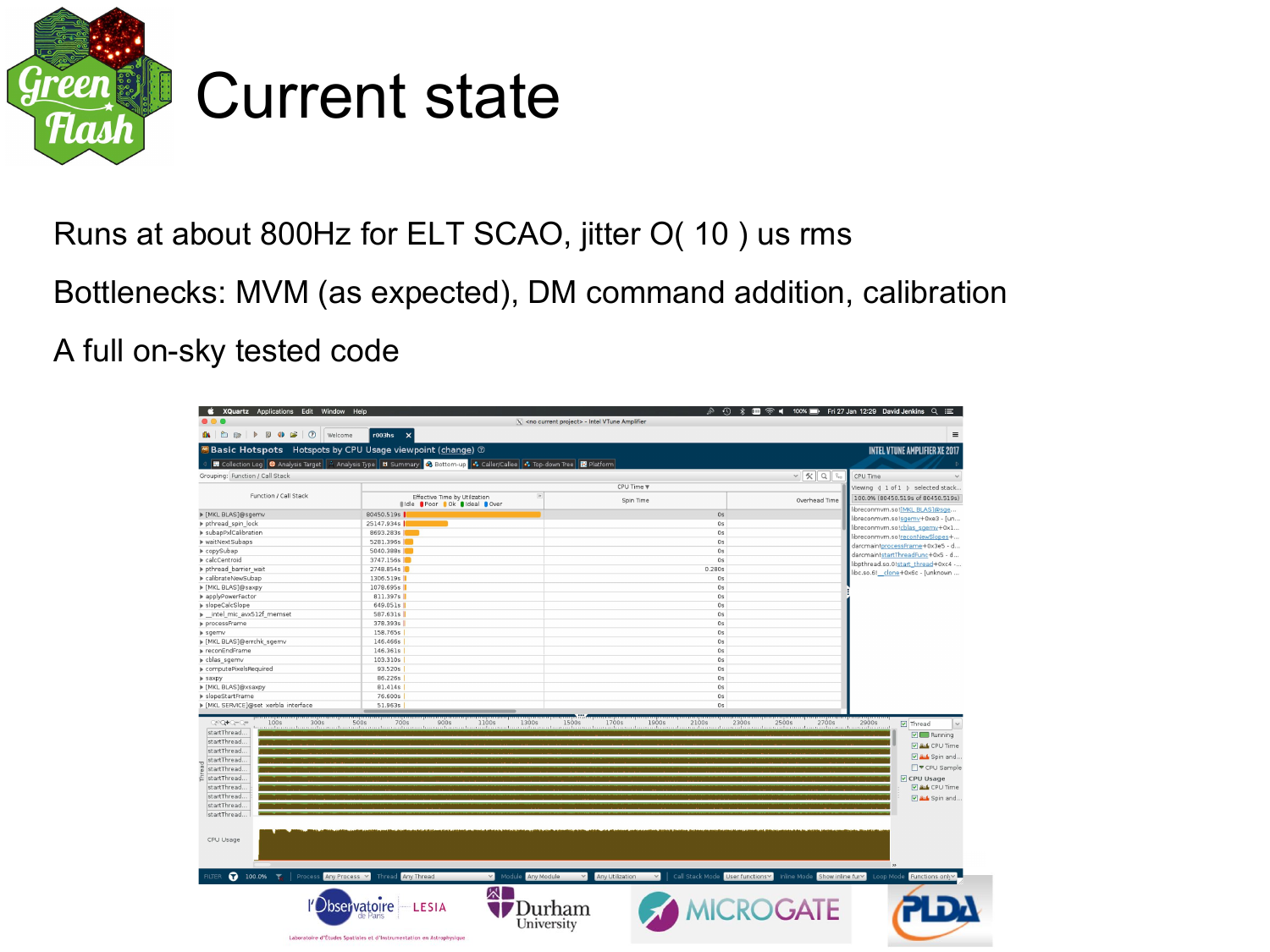

Tree-addition for DM commands (rather than linear) Allowing removal of global barriers Investigation of half-precision float storage Investigation of calibration points Attaching a 10G camera (now attached) Real-time kernel





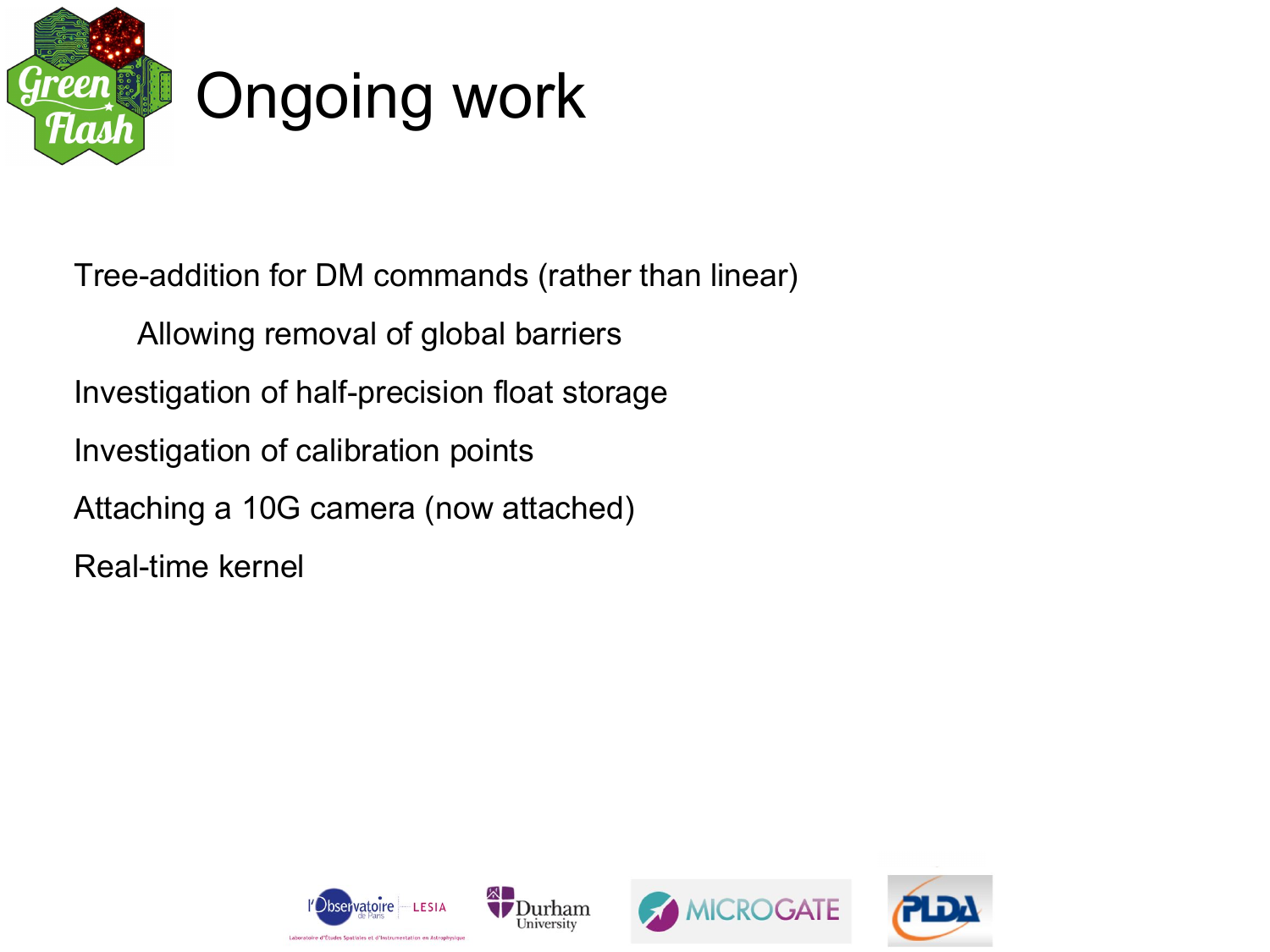

#### AO Supervisor

To provide calibration and control

Non-real-time

But requires regular update of some parameters

Specifically, the large reconstructor

- Matrix inversion and matrix-matrix multiplication being key operations
- Such operations are well supported on the Phi

bservatoire

ratoire d'Études Spatiales et d'Instrumentation en Astrop

 $-LESIA$ 

Durham University

- Many such libraries exist, including extension to multiple Phi's
- (standard HPC stuff!)

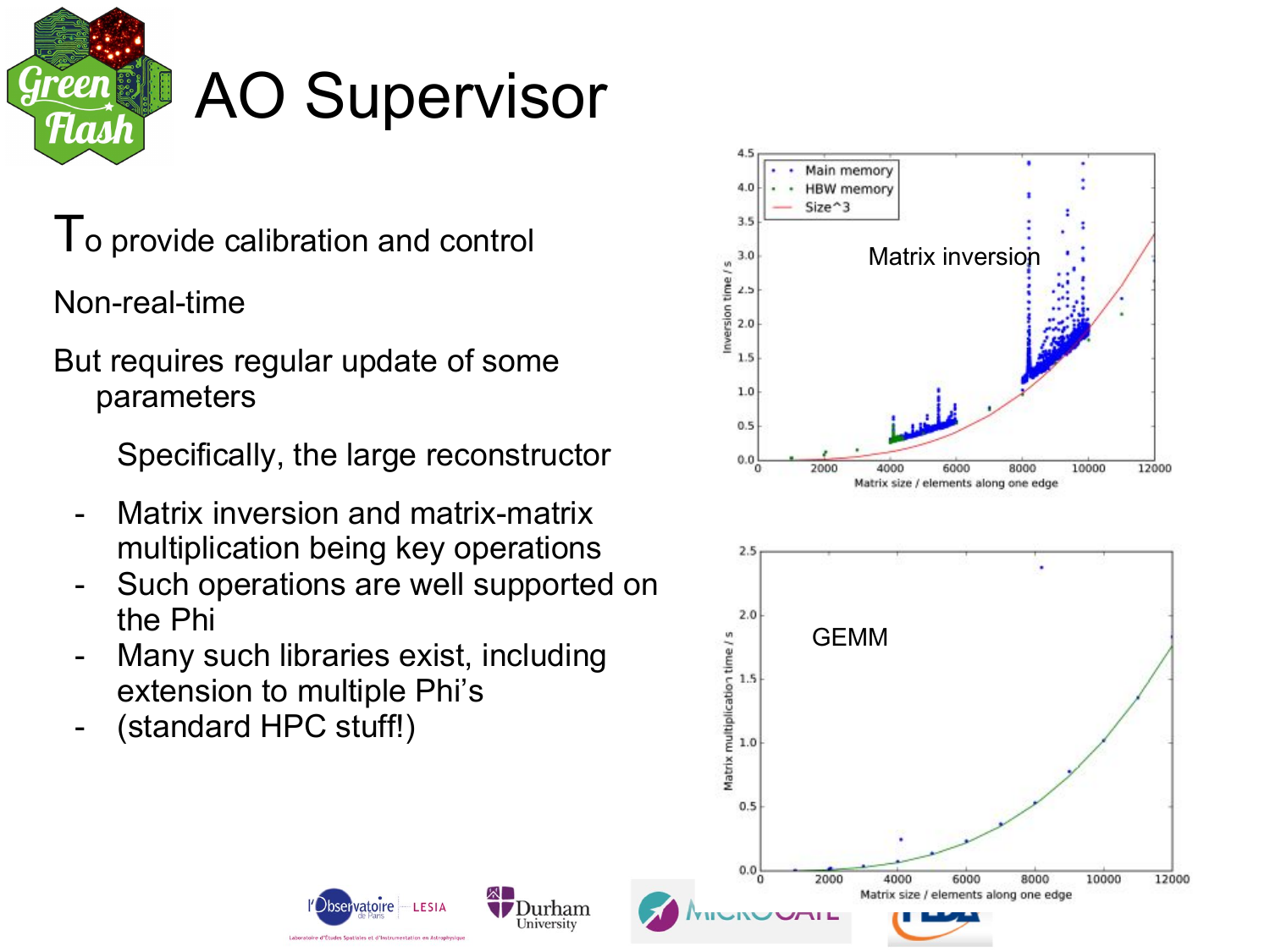

# Potential hardware design

4U rack system, cost approx £40k

Other options could be:

- 1 LGS into multiple KNL
	- Allowing more advanced processing algorithms
- Each LGS multicast into another server dedicated to saving of pixel data
- KNL (or GPU) accelerator within each node for MVM





University